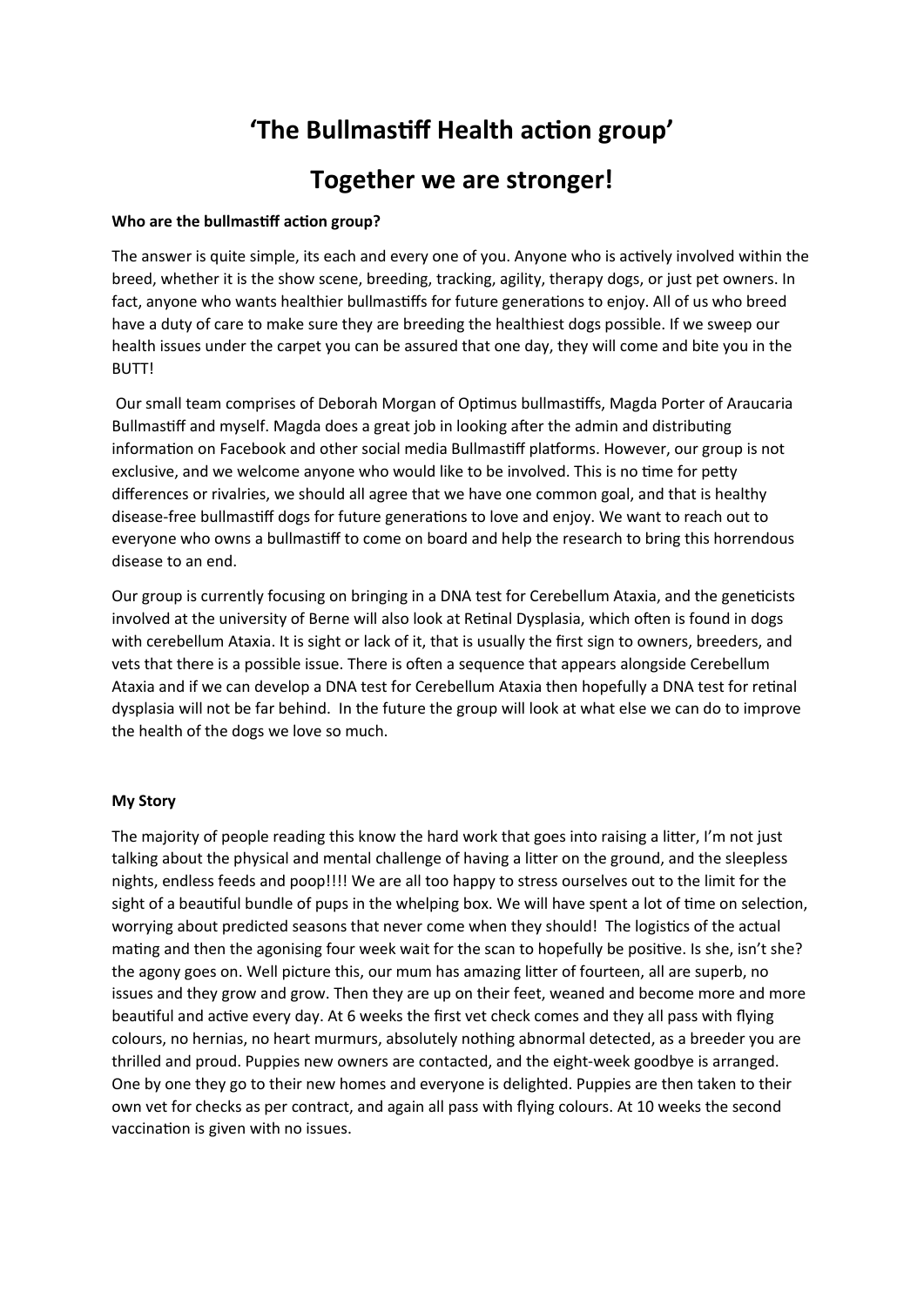Then it starts, usually with a phone call 'This puppy is so clumsy and keeps bumping into the patio doors." The usual response is to discuss the pup and joke "what are bullmastiffs like???" nothing to be worried about or is it? A few days later another puppy is bumping into things. This sparks my concern, and I advise to be on the safe side to go to vet. The vet says that he is a little worried about the puppy's eyesight although nothing abnormal is detected. However, we ask for a referral to an eye specialist. This is where the bombshell explodes. Confirmed diagnosis of Retinal Dysplasia! questions of how? What? When? Consume you. As we are trying to answer all these questions the puppy then becomes wobbly on back end and the MRI confirms Cerebellum Ataxia, and then real horror begins. One by one puppies start to become symptomatic; nine out of the fourteen puppies are affected. Owners are distraught with questions of "I thought I was buying a well-bred healthy puppy". Well you did, right? You keep asking yourself I did everything right didn't I? The planning the generations of health testing. I have always health tested and done the best I could, right? The questions keep coming but the answers of what went wrong still allude you. The simple fact of the matter is that at the moment there is no test and no way of knowing whose litter is next. Take it from me that taking 16-week-old puppies to be euthanized is the single hardest thing I have ever had to do; my heart broke each and every time. For the owners who chose to try treatment but eventually had to make the trip to the vets to euthanize their pup themselves, I felt totally responsible. No amount of refunds and paid vets' fees by me will ever heal the hurt and distress they must have felt. Since then I have vowed not to breed another litter of Bullmastiffs until a DNA test for this heart-breaking disease is found.

So, I wanted to do something about it, I looked at the condition in other breeds and how they had dealt with it, some already had a DNA test so I asked why don't we? After some failed attempts with commercial labs, I came into contact with the Animal Health trust and the discussion began. I can't tell you how happy it made me feel that I had finally found some people who wanted to help our beautiful breed. However, as some of you will know in early 2020 the devastating news emerged that the Animal health Trust was to close. This came as a real blow and pushed our research back, but not to be defeated the search went on, and after what felt like an eternity of emails and calls, I eventually found The Institute of Genetics, University of Bern, Switzerland, who agreed to assist us in our quest.

#### **What is Cerebellum Ataxia**

The cerebellum receives information from the sensory systems, the spinal cord, and other parts of the brain and then regulates motor movements. The cerebellum coordinates voluntary movements such as posture, balance, coordination, resulting in smooth and balanced muscular activity.

Ataxia is a term for a group of disorders that affect co-ordination and balance. Any part of the body can be affected, but canines with ataxia often have difficulties with balance and walking.

#### **(Neuronal ceroidlipofuscinosis ) NCL**

NCL can cause a cerebellar ataxia. But cerebellar ataxia itself is a huge term with many diseases that can cause it. It means not being able to fine-tune different kinds of movement or being unable to coordinate balance etc., as the cerebellum (small brain) is the part of the brain that is responsible for this kind of movements. A striking symptom of cerebellar ataxia in dogs is that it gets worse when focusing on something (intentional tremor), for example eating. I have a youtube link for you in which you can see a litter of dogs (Belgian Shepherds in this case) in which four of the dogs were affected by cerebellar ataxia. In this litter, the four dogs sadly had to be euthanized because the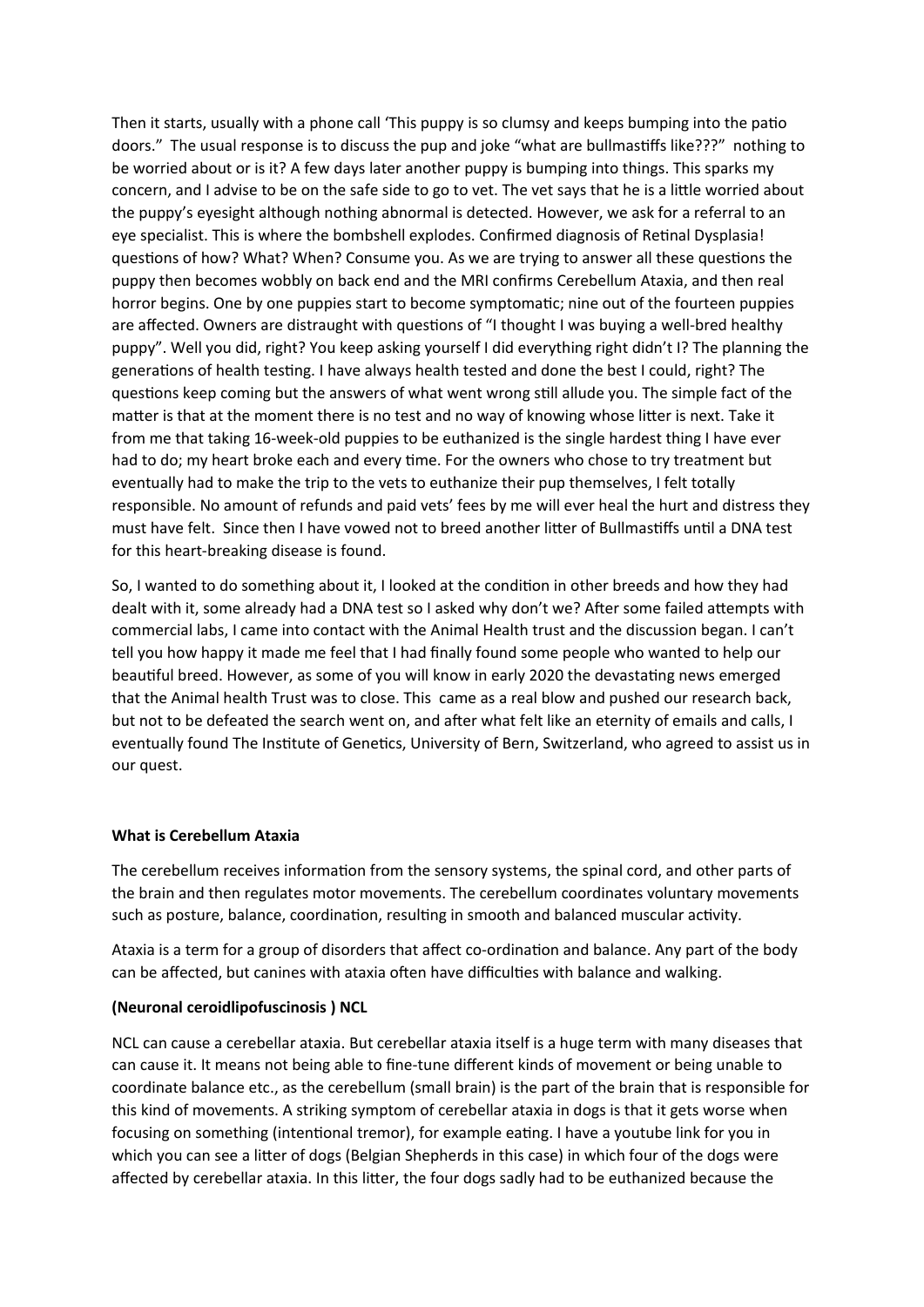ataxia was so strong that they could not even eat properly. However, the symptoms can range from a small, almost invisible tremor up to this life-threatening tremor that can be seen in the videos of this playlist:

## **https://www.youtube.com/watch?v=mTpTX5rdJqk&list=PLvxEhTJk7- 5iDbiYivA6qBISokaJKMsgi&has\_verified=1**

#### **Why does cerebellar ataxia happen?**

 There are a lot of reasons why it can happen, some of the more important reasons are intoxication (including food intolerances etc.), trauma and genetics.

Aside for genetic reasons, no disease-causing factor for NCL. Everything starts with substances that the own body produces. Those substances are mainly protein and fat, which become visible in the cell as the pigment's 'ceroid' and 'lipofuscin' (hence the name of the disease). Normally those side products can be degraded by the body, but in animals with a genetic defect, they can for different reasons (e.g. Faulty cellular transportation mechanisms) not be degraded by the cell and slowly start to accumulate. This accumulation leads to an alteration in the cellular environment, so that the cell becomes 'poisoned' and dies. For reasons that are not completely known until now, this accumulation and cell death happens mainly in nerve cells.

#### **What can I do if my dog is affected/ what is the prognosis for affected animals?**

This depends strongly on the cause and the severity of the ataxia. Some of the symptoms can be alleviated by proper supplementation of vitamins, through proper feeding or through medication. But sometimes you cannot do anything and must hope that the ataxia is not so strong that it affects the quality of the dogs. It is sad to say, but until now, neither in humans nor in animals, any effective therapy for NCL is known. A dog owner can do everything to make the life for his/her dog as comfortable as possible (e.g. Epilepsy medication and good food) but must keep in mind, that the lifespan of the dog is very limited, as most NCL patients die at the age of 4 years. For this time, it is important, that regular visits at the vet are planned, to customize a treatment program for the symptoms that can be treated. Because of this sad outcome, it is of utmost importance to find the genetic cause for those diseases, (which differ in each breed), so that the disease can be eradicated with good breeding programs.

#### **What is Retinal Dysplasia?**

There are various causes for retinal dysplasia, the most common cause being inherited. RD may also result from viral infections, and exposure to toxins. In some cases, retinal folds may be seen in young puppies around 6 to 8 weeks of age. It is thought that this is a growth-related problem, in that the sclera (coat of the eyeball) and the retina are growing at different rates. Within 4 to 6 weeks the retinal folds resolve as the retina and sclera (coat of the eyeball) are then growing at the same rate. This is not thought to be inherited. However, dogs can have lots of retinal folds and this may be a sign of RD. In breeds that are affected with RD, growth related retinal folds may confuse the diagnosis of inherited RD. In some cases, we recheck these puppies later on once they has finished growing to see if the retinal folds have disappeared. RD will not disappear. (Animal Eye Clinic)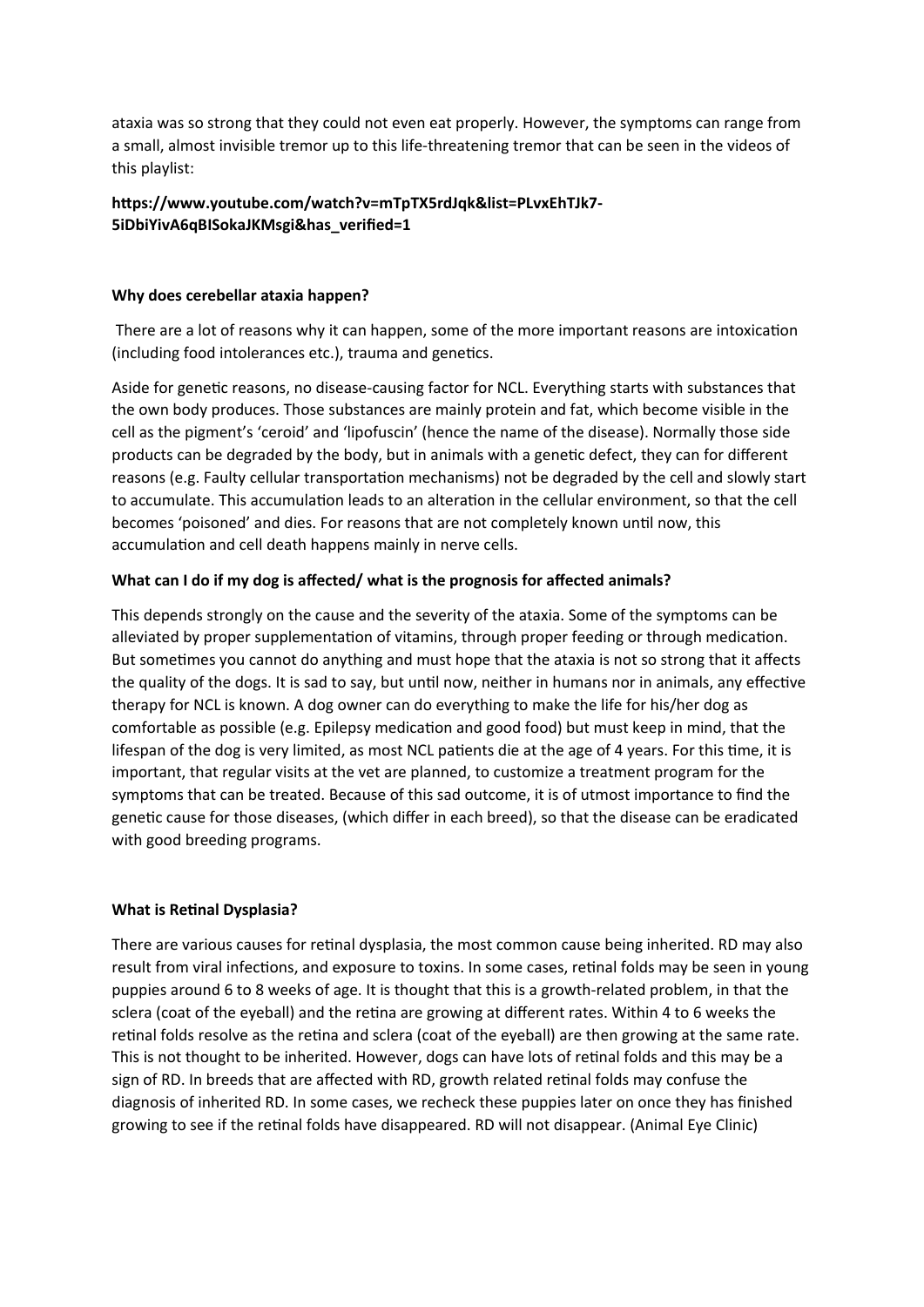#### **What are the symptoms?**

 In the beginning, most affected dogs get a bad vision and eventually go blind (which is why the disease can be confused with RD), because cells in the eye are the ones that die first. Later, neurological symptoms such as hind limb weakness and seizures start to be more and more pronounced, until the quality of life for the dog is eventually so bad, that it must be euthanized.

#### **What will the university do once they receive my dogs blood sample?**

#### **Research protocol & Mapping.**

Ok guys let us get technical with Matthias Christen, you may want to grab yourself a large glass of red or your favourite tipple for this part. I do not think a cup of tea will cut it!

The first phase of sample collection and phenotype determination.

This will also continue during the rest of the research period. Sending of Samples for a SNP-Chip array (single nucleotide polymorphism) are sent. Those are about 220'000 markers on the genome that get genotyped for all dogs we send. For a first marker determination, DNA samples of 10 cases and 10 controls are sent (for a recessive inherited disease). Those 220'000 markers are spread across the whole genome of a dog and they are used because this approach is much cheaper then directly whole genome sequencing the dogs (which costs about 10 times as much as a SNP-array).

 As soon as we receive the marker data (probably 2-3 months): First tests can be done. This is where my research really starts. I will use the marker data to try to narrow down the possible region on the genome as much as possible. In concrete terms, this means that I will look for regions where all cases look the same, and are at the same time different from all controls (this mapping step is the reason, why phenotypes have to be characterized very precise). If this works with the 10/10 animals that have been sent in, which I strongly hope it will, we will have enough evidence to move on to the next step. Otherwise, we will have to go back to the sample collection. I do not think it will be difficult to find healthy controls, but the number of cases can become a problem.

 With our Bullmastiffs I will send in the DNA of one dog with a well described phenotype (so far this would be DOG L, but even better if we get a case where an MRI was done) for a whole genome sequencing. I will do this even before we have the 10 cases for SNP, because a WGS takes forever to make and we can also do some stuff with this alone. We still have some time though, because we need a certain number of samples (from other projects) before we can send them in.

Whole genome sequencing: Here, the complete genome is sequenced from one of the cases. For a dog, this means that the previous 220,000 markers are expanded to 2'400'000'000 billion markers. Accordingly, it unfortunately takes an exceptionally long time until we get the data. We must reckon with a waiting period of about 6 months. I can then compare the sequenced dog with all other dogs of different breeds that we have in our database (currently about 900 dogs and some wolves). I hope that I will be able to identify a single mutation that is private to our case. The problem with this approach is, that we can only identify variants where between one and 20 of the bases (those are the markers I was writing about) are changed. For bigger variants, we need the mapping approach.

 In case we don't find a small variant: This means I need to go visually through the whole genome of the sequenced dog, to see if there are bigger changes. This is absolutely impossible for 2.4 billion markers, that is why I need the mapping approach that I described before, so that the time I need is reduced greatly. I will then confirm the found variant(s) in the laboratory with some experiments. I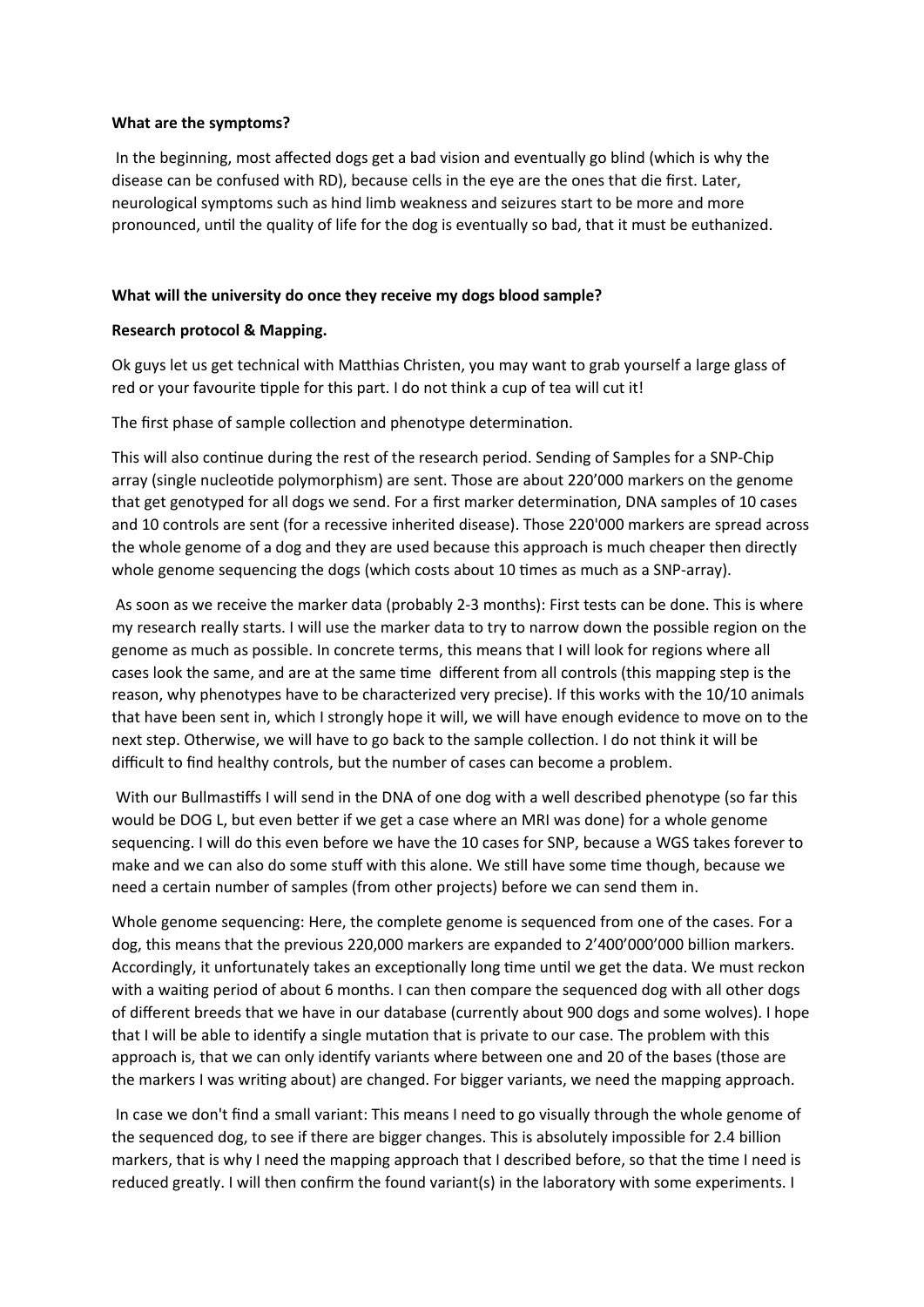will for example compare the case to all the Bullmastiffs we have in our database. This is also the step where a gene test can be developed.

#### **What stage are we at with developing a DNA test?**

Earlier this year we appealed for blood samples from healthy dogs and affected dogs to begin the mapping process and this is where we are to date. Without everyone's help and commitment to provide samples we simply cannot develop a DNA test; we **urgently** need your samples for research. We are not testing dog**s** for anything else and only the university knows what samples belong to what dog. All information is totally confidential and retained by the university. So please for the future of our beautiful Bullmastiff Breed please get involved. You have nothing to lose only everything to gain. Think about it, next time it could be you!

So the first focus of the group will be to develop a DNA screening test for Cerebellum Ataxia and if possible Retinal dysplasia, as often but not always these diseases will develop at the same time

#### **What can I do to help the Bullmastiff?**

To help bullmastiffs all you need to do is Download the submission form from http://magdaporter7.wixsite.com/bullmastiffhealth

 Please then ask your vet to take a sample of 5ml of blood, all the instructions for your vet are on the submission form, tell your vet this is for research, some vets will do this for free. Enclose the blood sample form, a 3-generation pedigree and send to the university. We desperately need affected cases to come forward. We have some but need more. In the case of an affected sample please enclose all relevant history from vet and referral practice. We need samples from all around the world, the protocol is the same whatever country you live in.

#### **What can the test do for future breeding programmes?**

Normally those disease are caused in a recessive matter, meaning that the dog is only affected if it inherits one affected allele of both mother and father. In this way: no healthy allele is present in the puppy and it gets sick. This means to breed animals without the disease you should only do mating's, in which one of the parents is completely free of the disease causing allele, so that the puppies can only inherit maximum of one 'sick' allele. In this way they are carriers, but they will not get sick and you can breed with clear animals. No longer will we breed blind we will have a new tool that will allow us to make educated choices when selecting dogs in our breeding programme, we do not need to 'throw the baby out with the bathwater'. There is a way a new way and only by us all pulling together can we make this happen. The table below explains the possible outcomes once we develop a DNA test.

#### **How will the DNA test work?**

Once the test is developed you would take a sample from your dog and send to a commercial lab. We do not know at this stage what lab will run the test, what sample they require and cost. Below is a table of possible outcomes Clear, Carrier and Affected and what this means when mated together.